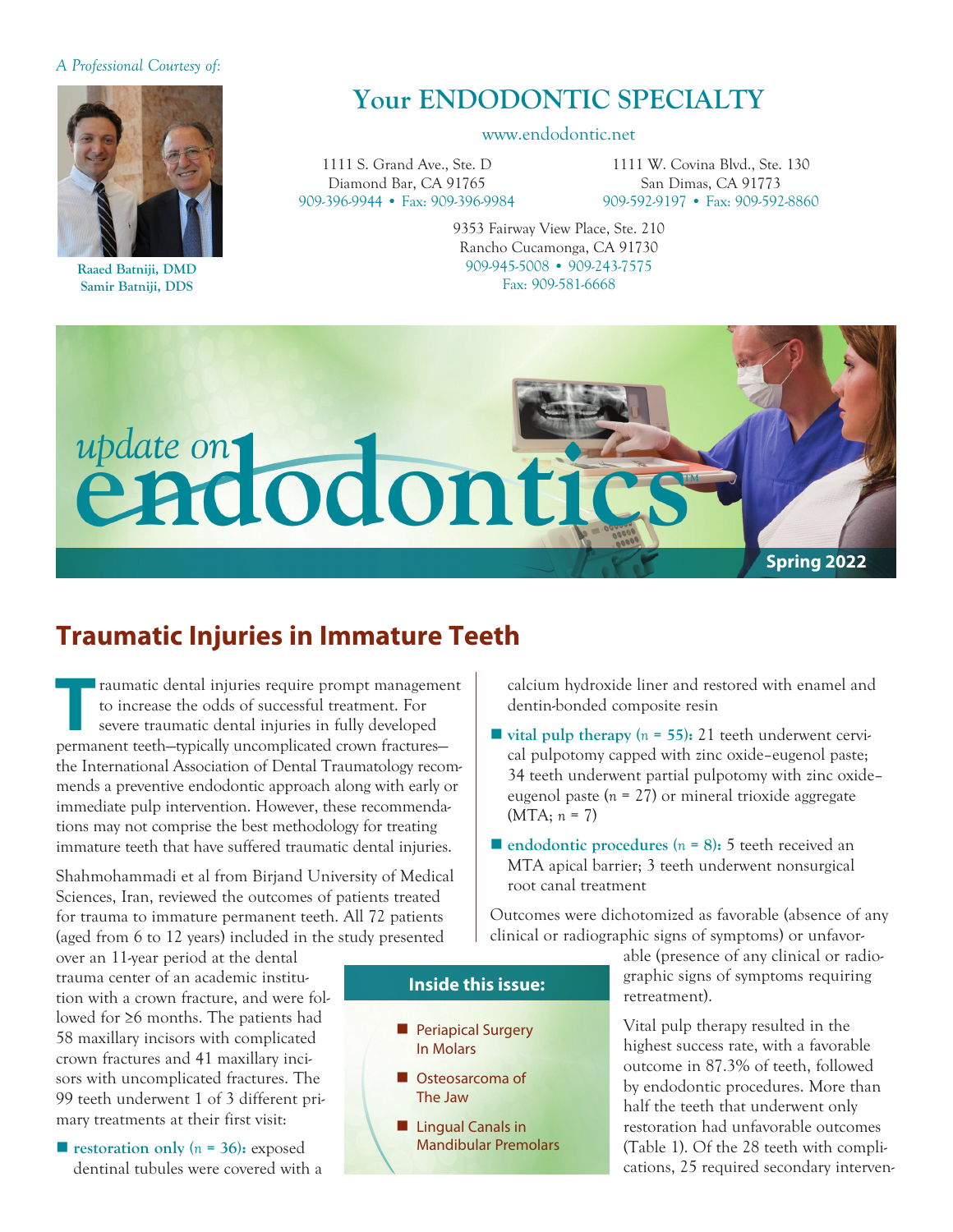

tions, mostly endodontic procedures; the outcomes for this group remained unfavorable in only 3 teeth. In the end, 93 of the 99 traumatized teeth had favorable outcomes.

A statistical analysis showed that teeth with concomitant luxation injuries were more susceptible to complications than were teeth without concomitant injuries, as were teeth that underwent only restoration when compared with teeth that received vital pulp therapy. Surprisingly, teeth with pulpal exposure were less prone to complications than were teeth without pulpal exposure; however, this appeared to be a result of the choice of primary treatment intervention in these cases rather than an outcome based on the injury.

The authors proposed 3 clinical findings that can help guide the practitioner when treating these injuries in immature teeth:

- Traumatic dental injuries should be treated promptly. Early treatment, along with close examination and frequent follow-ups, leads to better outcomes.
- $\blacksquare$  A fracture with wide-open dentinal tubules should be considered as direct communication with the pulp

and treated accordingly. It is critical to discover any mechanical microexposures of the pulp, which can be easily overlooked.

**n** Preventing coronal microleakage after restoration of deeply fractured teeth without pulpal exposure is critical.

#### **Conclusion**

The study's findings showed that prompt treatment using cervical or partial pulpotomy for crown fractures in immature permanent teeth leads to a high success rate.

*Shahmohammadi R, Sheikhnezami M, Moradi S, et al. Treatment outcomes of permanent immature teeth with crown fracture: a retrospective cohort study.* J Endod *2021;47: 1715-1723.*

# **Periapical Surgery In Molars**

**The introduction of the surgi-<br>
cal microscope and endoscope<br>
contemporaneously to highly<br>
biocompatible root and filling matrix** cal microscope and endoscope contemporaneously to highly biocompatible root-end filling materials revolutionized periapical surgery, more than doubling the success rate for

### **Table 1.** *Success rate of primary intervention by type of crown fracture.*

|                                | <b>Complicated</b><br>crown fracture<br>$(n = 58)$ | <b>Uncomplicated</b><br>crown fracture<br>$(n = 41)$ | <b>Total</b><br>$(n = 99)$ |
|--------------------------------|----------------------------------------------------|------------------------------------------------------|----------------------------|
| <b>Restoration only</b>        | NA.                                                | $47.2\%$ (17/36)                                     | $47.2\%$ (17/36)           |
| Vital pulp therapy             | 90.2% (46/51)                                      | $50.0\% (2/4)$                                       | 87.3% (48/55)              |
| Cervical pulpotomy             | 90.4% (19/21)                                      | NA                                                   | 90.4% (19/21)              |
| Partial pulpotomy              | 90.0% (27/30)                                      | $50.0\% (2/4)$                                       | 85.2% (29/34)              |
| <b>Endodontic intervention</b> | $71.4\%$ (5/7)                                     | $100.0\% (1/1)$                                      | $75.0\%$ (6/8)             |
| MTA apical barrier             | $75.0\% (3/4)$                                     | $100.0\% (1/1)$                                      | $80.0\%$ (4/5)             |
| Root canal treatment           | $66.6\% (2/3)$                                     | NA.                                                  | $66.6\% (2/3)$             |
| NA, not applicable.            |                                                    |                                                      |                            |

surgical endodontic treatment. Highpower magnification devices increase the likelihood of identifying isthmuses, accessory canals, missed canals and obturation gaps, along with cracks and microfractures of resected root surfaces. Given the high frequency of isthmuses in molars, these advances should have an even greater impact on those teeth. Yet, studies conducted over the past 2 decades have reported a wide range of healing rates and confounding factors in molars treated with periapical microsurgery.

Bliggenstorfer et al from the University of Bern, Switzerland, reviewed the outcomes of 424 molars treated by periapical microsurgery at their school by 1 experienced oral surgeon over a 20-year period. Two surgical protocols were followed. In one, a shallow concavity was prepared in the root end and obturated with a dentin-bonded resin composite (Retroplast) bonded with Gluma. In the other, a cavity was created in the root end, which was then filled with 1 of 3 different materials:

- zinc oxide–eugenol cement re**inforced with ethoxy benzoic acid** (SuperEBA)
- **n** mineral trioxide aggregate (MTA)
- **n** bioceramic root repair material (BCRRM)

Results of both clinical and radiographic outcomes were divided into 2 groups:

- "healed"—success, defined as a radiographic classification of complete or incomplete healing and an absence of clinical signs and/or symptoms
- "nonhealed"-doubtful, defined as a radiographic classification of uncertain healing and an absence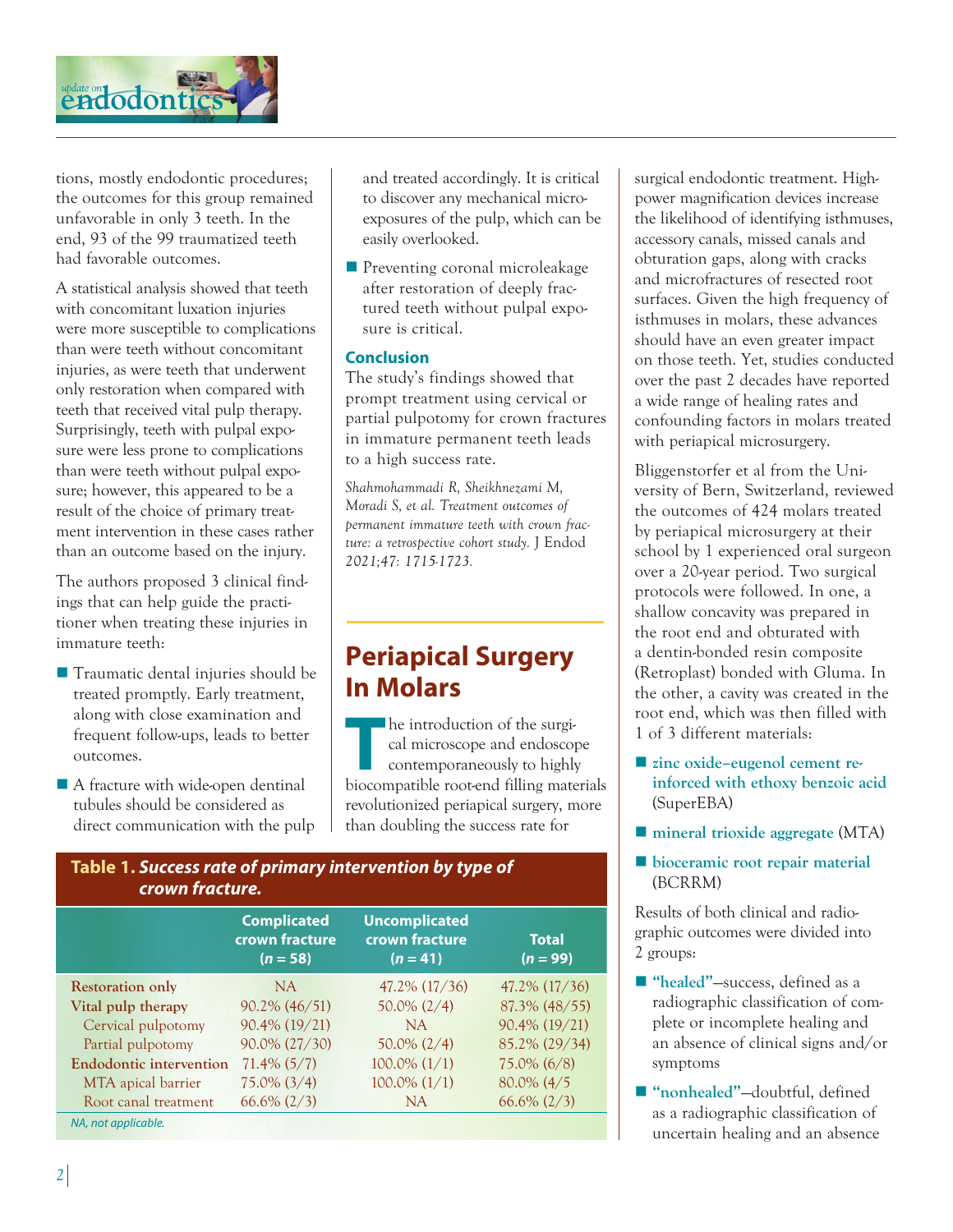## *Spring 2022*

| Table 2. Healed and nonhealed cases by root-end filling<br>material.  |             |             |               |  |
|-----------------------------------------------------------------------|-------------|-------------|---------------|--|
|                                                                       | n(%)        | Healed (%)  | Nonhealed (%) |  |
| <b>MTA</b>                                                            | 234 (55.2%) | 202 (86.3%) | 32 (13.7%)    |  |
| SuperEBA                                                              | $17(4.0\%)$ | 12 (70.6%)  | $5(29.4\%)$   |  |
| Retroplast                                                            | 75 (17.7%)  | 63 (84.0%)  | 12 (16.0%)    |  |
| <b>BCRRM</b>                                                          | 97 (22.9%)  | 94 (96.9%)  | $3(3.1\%)$    |  |
| The root-end filling material used in 1 additional tooth was unknown. |             |             |               |  |

of clinical signs and/or symptoms, or failure, defined as radiographic classification of unsatisfactory healing or the presence of any clinical signs and/or symptoms.

Variables analyzed for their potential impact on outcomes included a wide variety of patient and treatment characteristics, including demographics, tooth location, type of preoperative radiograph used (conventional 2-dimensional radiography vs cone-beam computed tomography [CBCT]), root-end filling material used, type of restoration placed and antibiotic administration.

The success rate for all molars was 87.7%, with no significant difference found between teeth whose root ends were prepared using the concave or the cavity preparation. Patient sex and age (<45 years vs ≥45 years) had no impact on success, nor did the location or type of the molar, the type of restoration, attachment level, presence of a post, quality of root canal filling or the use of antibiotics. Significant successful treatment factors included the use of preoperative CBCT imaging, the use of BCRRM as the rootend filling material (Table 2) and a shorter follow-up period.

### **Conclusion**

Several issues must be kept in mind when looking at these results. Longterm studies, including this one, have indicated that the success rate of teeth

following periapical surgery tends to decline over time. Previous short-term studies have shown comparable results for BCRRM and MTA, which have similar biological properties; both have excellent biocompatibility and promote cell proliferation. Shorter follow-up times associated with better outcomes may account for the differing results for BCRRM and MTA; follow-up over comparable periods needs to be evaluated before a final conclusion can be reached. One takeaway from this study was the superiority of CBCT as a preoperative imaging modality.

*Bliggenstorfer S, Chappuis V, von Arx T. Outcome of periapical surgery in molars: a retrospective analysis of 424 teeth.* J Endod *2021;47:1703-1714.*

## **Osteosarcoma of The Jaw**

any different types of tumors can occur in the head and neck. Osteosarcomas, primary malignant tumors made up of bone or osteoid tissue, typically affect the long bones of the skeleton; they occur infrequently in the head and neck regions, and are particularly rare in the jaw, accounting for <1% of all head and neck malignancies. Osteosarcoma of the jaw has no

known etiology, although some have suggested that Paget's disease, congenital retinoblastoma, a history of trauma, fibrous dysplasia and radiation therapy may be predisposing factors.

Because early diagnosis directly correlates with better outcomes, dental practitioners play a vital role in discovering this rare condition. The low incidence of osteosarcoma of the jaw makes literature on this condition scarce, mostly limited to small retrospective studies, making it difficult to establish prognostic factors. Pires et al from Universidade de Lisboa, Portugal, recently reported on the diagnosis and treatment of a patient with an osteosarcoma in the anterior maxilla.

The 25-year-old woman presented for an endodontic consultation after reporting a "pressure-like" discomfort in the upper right quadrant. No ulceration, carious lesions or previous restorations were present. The maxillary anterior right area showed facial edema, and a firm, nonmobile mass was found near the apex of maxillary right lateral incisor. Conebeam computed tomography revealed radiolucent alterations in the apical area of maxillary right lateral incisor, which was diagnosed with symptomatic apical periodontitis of nonendodontic origin.

The patient returned 2 months later with continued pain and edema; a mass was found over maxillary right first premolar. An oral surgeon excised an osteoid-like lesion; the subsequent biopsy suggested the presence of an osteosarcoma. After the patient was referred to an oncology facility, she received a diagnosis of osteosarcoma of the jaw. The oncologists performed radical excision surgery through a hemimaxillectomy; treatment planning